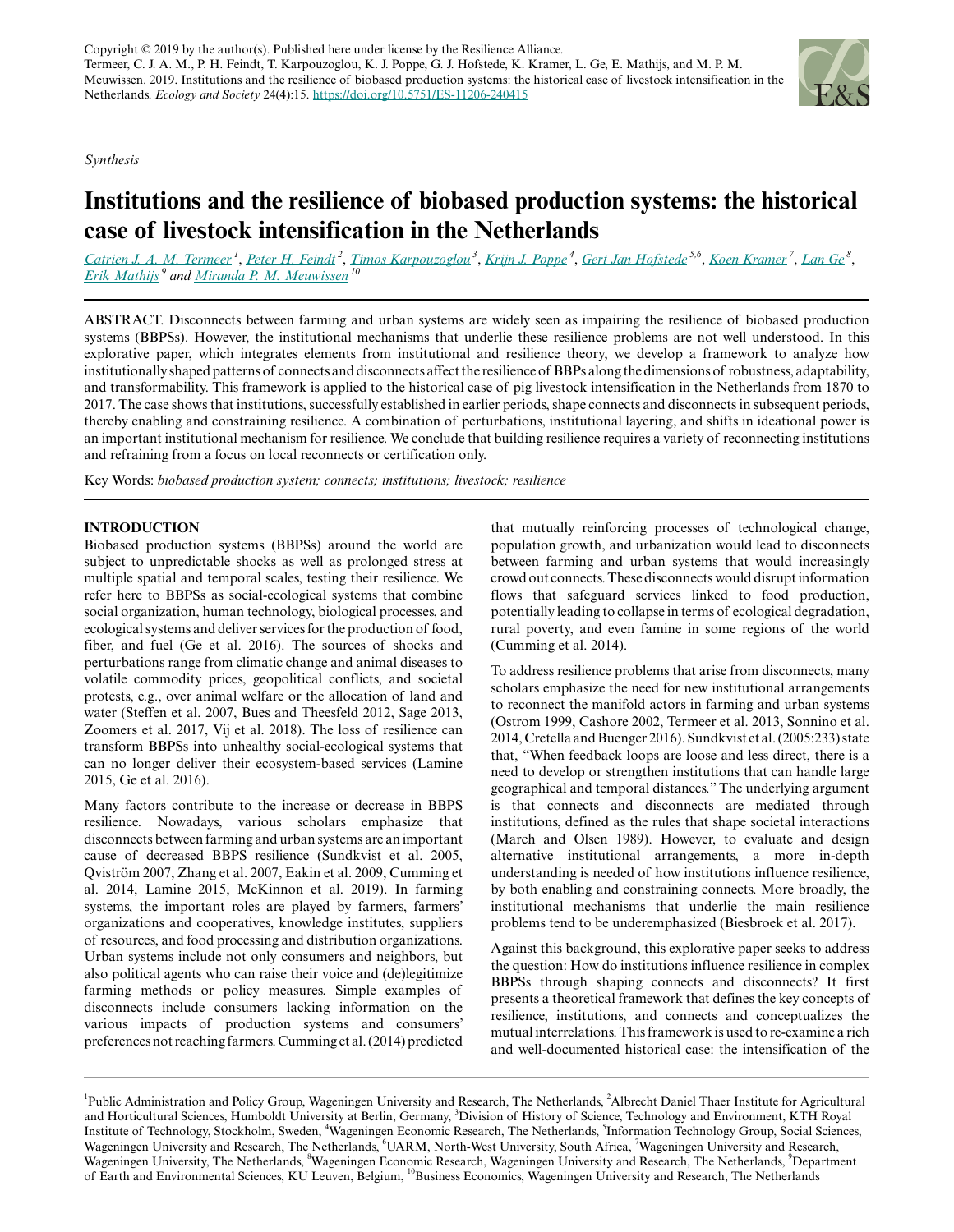pig livestock sector in southern Netherlands from the 19th century to the present day. Such a historical analysis is most suited to elucidating institutional mechanisms. The paper concludes with a discussion of the patterns identified in the case study and a more general conclusion about the lessons learned and their consequences for ideas about reconnecting institutions.

# **THEORETICAL FRAMEWORK**

The concept of resilience was originally coined by ecologists to analyze nonlinearities, critical thresholds, and irreversibility in ecological systems (Anderies et al. 2013). Nowadays, resilience has evolved into a powerful concept used in many disciplinary fields. As Biesbroek et al. (2017) have argued, caution is required when the concept of resilience is being applied to analyze broader societal or social-ecological systems rather than merely ecosystems. The structural complexity of ecological and social systems can be analyzed with similar terms, but the feedback processes are incomparable because of agency, e.g., the capacity of human beings to behave strategically, to include and exclude, to imagine, and to enhance collective action (Davidson 2010). The concept of resilience can be meaningfully applied to societal systems only if it deliberately includes and elaborates on human agency (Biesbroek et al. 2017) and if it provides normative clarification, because in social systems resilience is not necessarily the preferred response of all actors (Davidson 2010). Because institutions guide the behaviors of actors in societal systems, they thus also influence the resilience of these systems. In this context, we present a framework to analyze dynamic relations between institutions, connects/disconnects, and resilience. It is important to note that we do not analyze the resilience of institutions themselves but how they influence BBPS resilience through shaping connects and reconnects.

## **Resilience of biobased production systems**

In general, resilience is understood as the capacity of a system to respond to perturbations while continuing to perform its basic functions. A resilience analysis always starts by addressing the question of "resilience of what to what": what is the system and what are the perturbations (Carpenter et al. 2001)? We analyze BBPSs, but it is crucial to identify the system boundaries of each case in more detail. Our case, for example, focuses on a specific farming system (pig husbandry) in a specific region (southern Netherlands). It includes trade-offs between this system and other economic sectors in this region (industries in cities) and other parts of the world (fodder production in Brazil). Perturbations, consisting of either strong shocks or persistent stress, can push a system toward a tipping point where it can no longer maintain its previous state (Holling and Gunderson 2002, Reyers et al. 2018). In the context of BBPSs, perturbations can emerge from internal or external economic, social, or physical processes. If the BBPS is not able to respond to the perturbations, it may lose its ability to deliver certain ecosystem-based services, including food, fodder, or fiber production, clean water, climate regulation, biodiversity, pest regulation, or attractive landscapes (Cumming et al. 2014, Ge et al. 2016).

## **Robustness, adaptability, and transformability**

Because resilience has become a broad cluster of concepts, we follow various authors (Davidson 2010, Folke et al. 2010, Anderies et al. 2013, Meuwissen et al. 2019) who have distinguished three subcapacities of resilience: robustness, adaptability, and transformability. These dimensions differ in terms of timescale and depth of change. Robustness or persistence is the capacity to maintain the same functions and desired levels of outputs despite the occurrence of perturbations; it is the ability to bounce back or return to a previous equilibrium (Urruty et al. 2016, Reyers et al. 2018). The focus is on continuation of the status quo with marginal adjustments. Adaptability is the capacity to respond to shocks and stresses by adjusting internal processes. It allows for new developments along current trajectories and without changing the dominant logic of operation (Folke et al. 2010). Transformability is the capacity to create a fundamentally new system to capture novel opportunities or respond to either severe anticipated/unanticipated shocks or enduring stress that make the earlier system untenable (Walker et al. 2004, Olsson et al. 2006, Westley et al. 2011, Termeer et al. 2017). What emanates from the process of transformation might be an entirely different system. This implies that authors who relate resilience to maintaining also a degree of identity (e.g., Gupta et al. 2010) might qualify transformation as not resilient.

## **Institutions**

Institutions are rules that shape patterns of political, economic, and social interactions, without determining them (March and Olsen 1989, North 1991, Williamson 2000). The rules can be formal governmental policies and informal social patterns of engagement; they can be visible or latent; and they can generate productive and innovative as well as destructive and perverse outcomes (Geels 2004, Arts 2006, Ostrom 2009). If we refer to a ministry, a cooperative, or an environmental NGO, it refers to actors embedded in institutions.

Institutions are constructed, validated, and adjusted in interactions between actors operating at different scales of time and place. Their functioning is in manifold ways linked to the exercise of power, defined as the ability to have an effect upon the context that defines the range of societal actors' possibilities (Hay 2002). The structural power dimension of institutions refers to the (unequal) social distribution of material and immaterial resources (Bachrach and Baratz 1962, Thelen 1999). Institutions also embody specific ideas and privilege, and support or oppress specific ideas. This is referred to as ideational power, which affects people's beliefs and values (Carstensen and Schmidt 2016). Examples include social pressure in a local community, the influence of the Catholic Church, or the promotion of technologies.

Institutions designed and negotiated at one point in time affect subsequent choices, creating institutional trajectories or path dependencies, because every generation typically inherits institutions that reflect previous actors' preferences, circumstances, and power configurations (Thelen 1999, Pierson 2004, Duit et al. 2015). Institutions change slowly and incrementally consequent to lock-ins (Pierson 2004). Institutionalized rules often reproduce or reinforce structural or ideational power (Lukes 1974) or can become a source of power in themselves. Therefore, existing power structures often constrain institutional change. Despite this conservativism, institutions can develop as a result of changes in environmental conditions, shifts in power balances, or unanticipated effects, in particular at critical junctures (Pierson 2004). If a BBPS is not sufficiently resilient to perturbations, the loss of key functions might trigger a critical juncture that enhances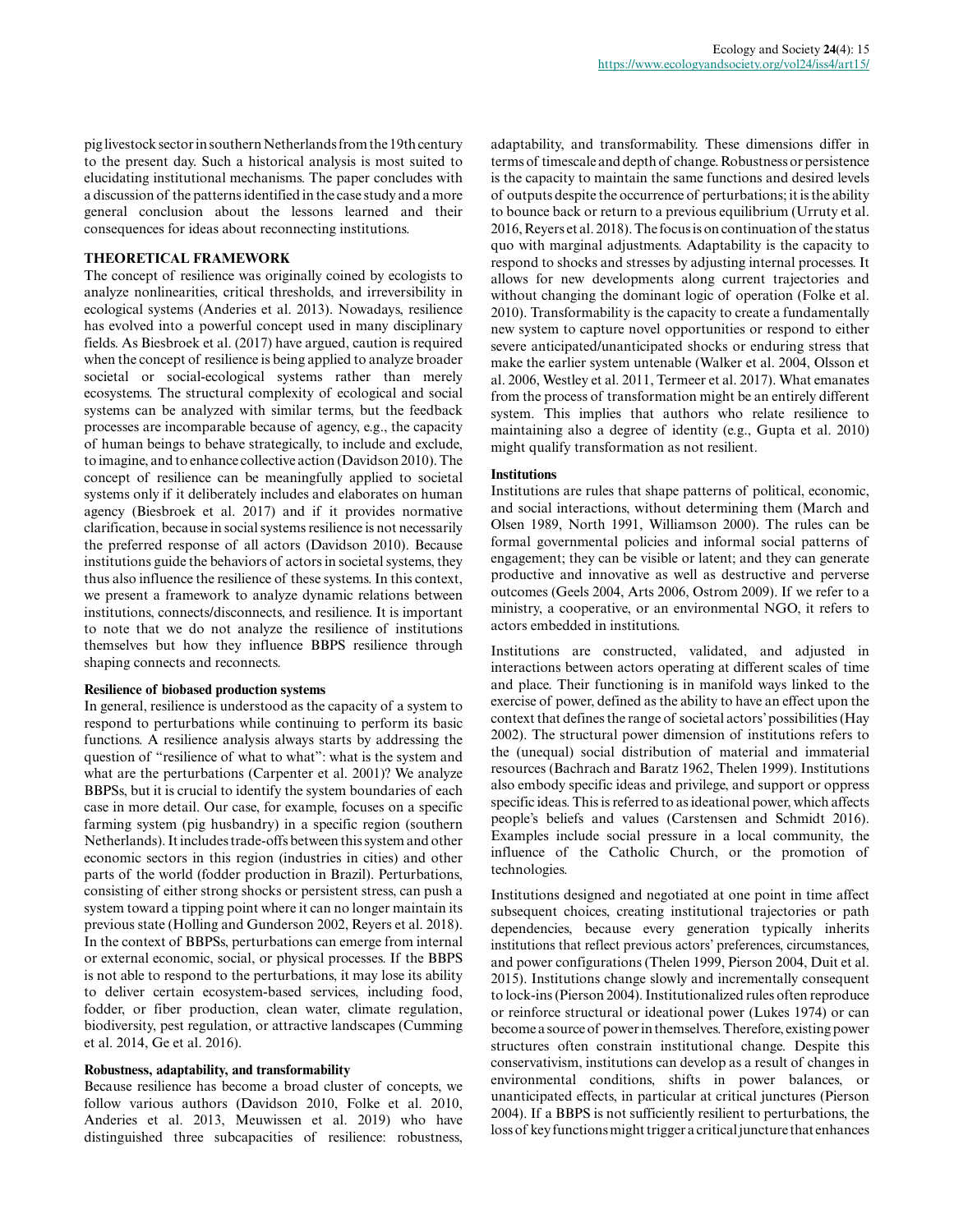adjustments, and hence might function as a window of opportunity for institutional change (Westley et al. 2011, Duit et al. 2015). However, such change requires awareness of the expected loss of key functions and hence effective feedback patterns.

## **Connects and disconnects**

In a BBPS, as in all complex systems, all actors continuously make choices (including doing nothing) based on input obtained from the social and ecological systems with which they are interacting. These feedback loops are enabled by connects between different parts of the system. In the case of disconnects, actors are separated in place or time from the direct or indirect consequences of their own activities, and feedback loops are consequently interrupted. Local food systems, for example, have tight feedback loops in which consumption and production activities, consumers, and producers, or economic, environmental, and social effects are closely connected (Sundkvist et al. 2005).

Because most BBPSs transcend local boundaries, more direct feedback loops need to be replaced by other institutionalized feedback mechanisms to avoid disconnects. Sundkvist et al. (2005:225), for example, emphasize "the need to establish or strengthen institutions for managing feedback information between the various parts of the system," and Anderies et al. (2013) refer to rules that translate information about a system into action that feeds back into the system. Needless to say, that information is not directly related to behavioral change; it is only one of the drivers in a complex process (e.g., Vatn 2005). In the literature, most emphasis is placed on managing information, but, in our framework, we include connects that are organized through material and financial flows (Hull et al. 2015). Information flows in BBPSs involve transmitting and updating knowledge about products, production systems, externalities, price signals, behavior, and preferences (Ge and Brewster 2016). Financial flows consist of payments, credit terms, taxes, and subsidies (Ge and Brewster 2016). Material flows include any type of matter, resulting from biological, chemical, and physical processes (Hull et al. 2015). Institutions influence flows in many ways, not least through institutionalized rules on access to material, financial, and informational resources (for example, Moulier-Boutang 2011).

To analyze connects and disconnects, we therefore need to look in particular at institutionalized alignments or misalignments between these three different types of flows. For example, if commercial and trade laws facilitate material and financial flows but intendedly or unintendedly restrict information flows about their effect on common pool resources, negative external effects of the commercial transactions will be invisible to many market participants, thereby disconnecting the trading parties from those affected by deteriorating common pool resources (Cosens et al. 2014). Disconnects are further exacerbated if the rules on resource use are not well aligned with local needs, if those affected by the use of a resource have little or no influence on these rules, if material and financial flows are not well monitored, if transaction costs to remedy disconnects are high, and if local rules are not well aligned with higher level institutions (Ostrom 1999). Consequently, connects and disconnects are both manifestations and sources of structural and ideational power.

An institutional analysis is helpful not only to analyze new reconnects, but also to understand which historical institutions caused them. Sundkvist et al. (2005) identified four drivers for increased disconnects between farming and urban systems: intensification, resulting in separating food production from local ecosystems; specialization, leading to separating plant from animal production; distancing, food traveling longer distances; and homogenization, resulting in the loss of local knowledge. Although these developments result from individual decisions of farmers and other business actors, they are predominantly guided by institutions that promote the paradigms of intensification, specialization, and homogenization through structural and ideational power.

# **CASE STUDY AND METHODS**

We use a well-documented historical case study of pig livestock intensification in southern Netherlands to explore how institutions influence connects and disconnects in complex BBPSs. After benefitting from the Dutch Golden Age in the 16th and 17th centuries, agriculture in southern Netherlands experienced a long period of stagnation in the 18th and 19th centuries. Manure was the limiting factor for subsistence farming on poor heathlands and sandy soils. From the late 19th century, however, incentivized by growing demand from cities in England and the Ruhr area in Germany, southern Dutch farmers greatly expanded livestock farming (mainly pigs) by using imported feed that made them less dependent on their own poor soils. Pig farming evolved into a gigantic intensive livestock industry with even more pigs than inhabitants at its zenith in the 1990s. Before 1900, most farmers had one pig for household consumption, whereas nowadays the average number of pigs per farm is 2400 (Van der Heijden and Cramer 2017).

During this period, the pig livestock sector in southern Netherlands faced many internal and external perturbations and went through different stages of development, including major institutional change. From a comprehensive literature analysis, we have distinguished five developmental stages that each include a sequence of specific economic, social, and ecological perturbations (see Table 1). Although the period 1920–1945 includes many perturbations, commonalities in institutional and response patterns prevail, so that we decided to present it as one stage.

**Table 1**. Developmental stages of the livestock sector in southern Netherlands.

|   | Stage Period  | Main perturbations                                                                  |
|---|---------------|-------------------------------------------------------------------------------------|
|   | 1870-1920     | Agricultural crisis and WWI                                                         |
|   | 1920-1945     | Economic depression in the 1930s, World War II<br>and German occupation (1940–1945) |
|   | 1945-1970     | General recovery after World War II                                                 |
| 4 | 1970–2000     | The manure problem and outbreak of swine fever<br>(1998)                            |
|   | $2000 - 2017$ | Accumulation of human health risks linked to<br>intensive livestock systems         |

Despite pig livestock intensification in southern Netherlands being a well-documented case, it has not been analyzed through the conceptual lens of resilience. The data have been derived from all published literature on the subject, e.g., all reports, papers, and books that provide a broad historical analysis of the pig husbandry from a social science perspective (key references: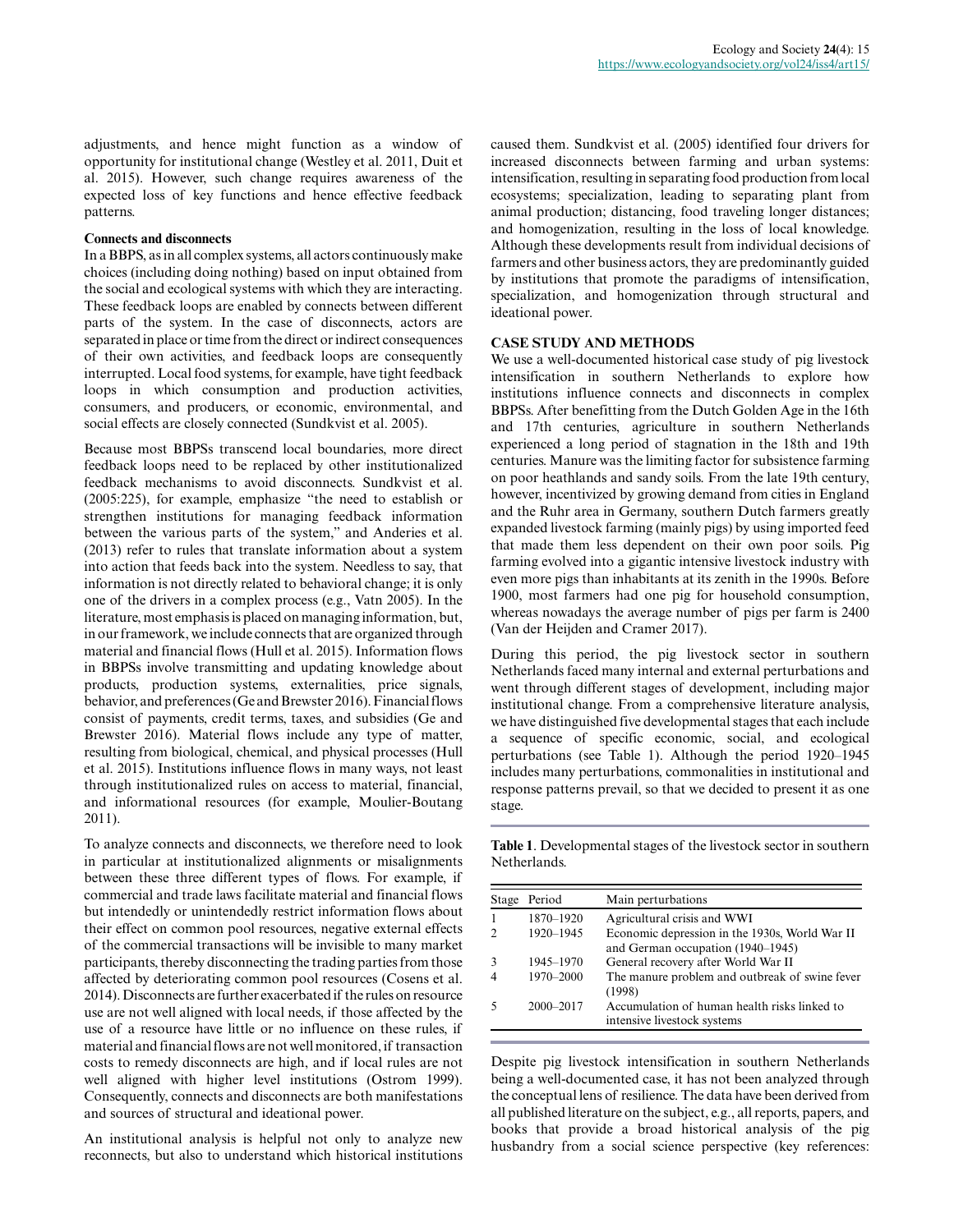Termeer 1993, Bekke et al. 1994, Frouws 1994, Van Zanden 1994, Wiskerke et al. 2003, Bieleman 2010, Bijman et al. 2012, van Lieshout et al. 2013, Bijman 2018). This was complemented by the knowledge and experience of the authors in this field.

For each stage, we use our theoretical framework to explain how the BBPS, the regional pig livestock sector, responded to the main perturbations; how these perturbations and responses affected institutions, connects, and disconnects; and the consequences for BBPS resilience along the dimensions of robustness, adaptability, and transformability. From a BBPS perspective, the level of analysis is the whole system and its overall ability to deliver public services and maintain common pool resources, not the resilience of individual farms.

An important limitation of this study is the fragmentation of sources. Although the various stages of the case are well documented, none of the sources covers the entire period, and none of them has presented and interpreted the data from a resilience perspective. Furthermore, we present only a very brief account of a very complex and long period. The main aim of the case study is to show the usefulness of the theoretical framework by analyzing some overall patterns, providing orientation for future comparative and more in-depth studies.

## **RESULTS: A RESILIENCE AND INSTITUTIONAL ANALYSIS OF PIG LIVESTOCK INTENSIFICATION IN SOUTHERN NETHERLANDS, 1870–2017**

## **Stage 1 (1870–1920): transformability in response to agricultural crisis**

## *Perturbations*

Between 1870 and 1880, Europe experienced several major agricultural crises. The Midwest of the USA had been colonized in the 19th century, and new railroads and steamboats brought grains to Europe. Grain prices decreased drastically, and many Western European farmers shifted to livestock production (van Zanden 1994). Germany and the UK became major export markets demanding light pigs of 40–65 kg, the so-called London piglets. This market was attractive for small farms because less working capital and land was required, and many more or less landless persons were able to start a small farm (Bieleman 2010).

## *Institutions*

Early initiatives to improve the organization of the agricultural sector date from the mid-19th century. Agricultural societies were founded at the provincial level by the powerful bourgeois elite and wealthy farmers (van Zanden 1994). In southern Netherlands, the Catholic farmers' organization became the most influential. This movement was strongly directed by the Catholic Church, which lent legitimation to the new institutions and their ideational power (Bijman 2018). As a response to the agricultural crisis, the farmers' organization initiated the foundation of cooperatives through which small farmers collectively purchased and traded, thereby increasing their structural power (Bijman 2018). The cooperatives used the window of opportunity caused by the crisis and organized a pig-feed supply transport infrastructure with the nearby Rotterdam harbor (Bieleman 2010). After 1880, the Dutch government also began to facilitate agricultural production by providing education, extension, and research (van Zanden 1994), thereby executing strong ideational power by promoting pigs as well suited for small farms and economically very efficient because

they could recycle many sources of waste. Furthermore, the Netherlands' adoption of policies to prevent the overexploitation of heathland limited opportunities to increase arable land and thus indirectly promoted pig husbandry (Bieleman 2010).

#### *Connects and disconnects*

Cooperatives enhanced financial and material flows between farmers and urban systems. These institutions were efficient in aggregating supplies from remote rural regions in southern Netherlands to far-away markets in urban areas in Germany and the UK, and in bargaining feed for livestock (Bijman et al. 2012). Material flows were balanced with ecosystem services. The increasing volumes of manure were used as fertilizer for the poor sandy soils. The use of waste for fodder connected pig farmers with urban waste processors. The cooperatives mediated information flows on prices and demand, but not on social and cultural developments. Urban artists, living in dirty and poor cities, played an important role in such information flows by enhancing a process of romanticizing the countryside, thereby creating imagined connects but informational disconnects (Bieleman 2010).

## *Resilience*

The depressed agricultural prices in the 1880s were a major perturbation that could have brought misery and collapse with overexploitation of heathlands, but effective management rules for the commons prevented this. The newly formed farmer cooperatives became crucial institutional arrangements for reconnecting farmers with urban centers and coping with overseas market-related perturbations. The cooperatives, built upon earlier organizational efforts by the bourgeoisie and wealthy farmers, were based on rules providing membership and access to resources. Investment in research and extension created a new dominant farming paradigm with ideational power and further incentivized the reorganization of the livestock sector. Altogether, these newly formed institutions enhanced the transformative capacity of the sector, leading to an increase in livestock and farm income without breaking the ecological feedback loops.

# **Stage 2 (1920–1945): adaptability in response to economic depression and World War II**

## *Perturbations*

This a dynamic period, including times of wealth and optimism, deep economic crisis, and a war. After World War I, farming was hit by new perturbations as trade resumed and many men entered farming because of the lack of employment outside agriculture, resulting in (land) fragmentation (Bieleman 2010). The situation deteriorated with the economic depression after the 1929 Wall Street crash and the abandonment of the gold standard by the UK in 1931. Farm income fell to very low levels and alternative income opportunities disappeared (Bijman et al. 2012). The situation was further exacerbated during World War II, with increasing food shortages across Europe and the German occupation of the Netherlands.

#### *Institutions*

The cooperatives and farmers' organizations, established in the previous period, were able to counteract some of the negative effects of fragmented and unstable international markets by using structural and ideational power. They established an institute for agricultural economics to show policy makers and the general public how bad the situation was and successfully advocated a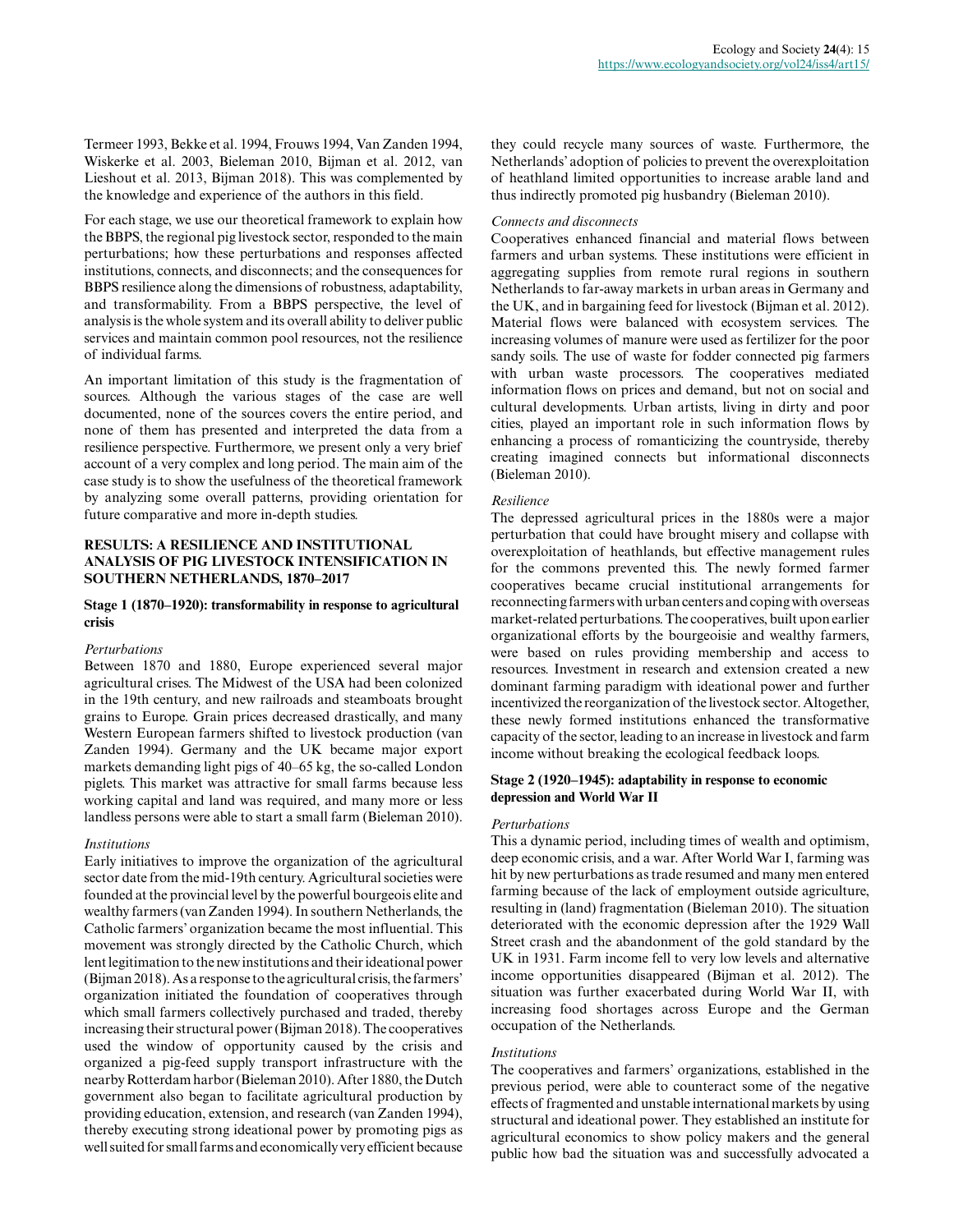specific agency to support small farmers (Bijman et al. 2012). Their powerful lobby facilitated a strong government response with the introduction of a crisis pig law, which reduced supply and guaranteed minimum prices (Bijman 2018). This shift from a noninterventionist economic policy to strict regulation continued during the war years (Bijman 2018). Besides these agricultural policies, governmental research and extension agencies continued to stimulate technological innovation, exercising strong ideational power (Bieleman 2010).

## *Connects and disconnects*

The economic crisis and WWII disconnected farmers from many material and financial flows that had enabled their economic revival in the previous period, in particular feed imports and export markets. This resulted in poverty, the slaughtering of animals, and a breakdown in production, to the extent that strong government interventions were supported by all political parties (Bijman et al. 2012). The intervention policies disconnected supply and demand decisions from information flows and connected them to authoritative decisions by the government. The food shortages during WWII and the German occupation further reinforced the connection between government information about nutritional needs and authoritative decisions about resource use and food distribution. Simultaneously, food shortages somewhat reconnected broken feedback loops, because citizens increasingly visited farms in search of food (Bieleman 2010). This created an acute awareness of interdependencies between urban and rural areas that lasted for decades.

### *Resilience*

Overlapping political, economic, and social crises could have led to the collapse of the pig livestock sector. However, the livestock sector in southern Netherlands showed remarkable resilience and high adaptive capacity in the face of serious perturbations. Building on established institutions of farmers' cooperatives, research institutes, and extension, and supported by governmental interventions, the system replaced unviable connects (depressed markets, interrupted international trade) with new ones (managed markets, bartering prices) and was able to maintain food production services, albeit at a lower level than before. During this period, nothing was reported about environmental or ecological trade-offs.

## **Stage 3 (1945–1970): transformability in response to recovery challenges after WWII**

#### *Perturbation*

World War II left the Netherlands with significant war damages. Farmers faced the choice of migration to the industrializing cities, emigration, or rebuilding their farms with support from the U.S. Marshall Plan. With the industrialization and rebuilding of Western Europe, farm labor became scarce, resulting in increasing labor costs (Bieleman 2010).

## *Institutions*

The strong presence of the state from the previous stage continued. The Ministry of Agriculture, Fisheries, and Food Supply issued an extensive agricultural policy to feed the country and to create an income source through exports (van Lieshout et al. 2013). In 1958, agricultural market and price policy was transferred to the European Common Agricultural Policy (CAP). Effective lobbying by several supply-chain actors led to the exemption of citrus pulp, tapioca, and soya, which were used as feedstuffs, from CAP import levies (Bijman et al. 2012). The sector was also strongly supported by governmental services for education, extension, and research that promoted specialized intensive livestock farms and disincentivized mixed farms (Bieleman 2010). The ministry collaborated intensively with the farmers' organizations and cooperatives, sharing a modernization paradigm of mechanization, specialization, and larger scale farming (Frouws 1994, van Lieshout et al. 2013). This institutional support (structural power) and the shared modernization paradigm (ideational power) provided a strong basis for revitalizing and transforming the pig livestock sector (Frouws 1994).

#### *Connects and disconnects*

The food shortages during WWII had reminded urban dwellers of the importance of agriculture and the crucial position of farmers. This gave the ministry the opportunity to extend the crisis-based agricultural policy as a general agricultural support policy with the aim of "no more hunger." It later also legitimized the upscaling of these policies to European agricultural policy. These policies connected farmers with important material flows, i.e., animal feed, and financial flows, i.e., state and EC subsidies, that enabled their economic revival, as well as increasing market incomes. Specialization and economies of scale were increasingly based on feed imports, and this facilitated a "landless" type of farming with high added value (Bijman et al. 2012). However, the specialization and intensification also contributed to growing disconnects, e.g., between overseas fodder production and environmental effects in southern Netherlands or overexploitation problems in feed-producing (tapioca and soy) countries overseas. The more local environmental issues were not yet a disconnect: the bad smell from pig farms was framed as "healthy rural air," an exercise of ideational power that reinforced a positive identity frame for farmers. Effects on local water quality and nature areas had not yet materialized, because it takes time for soils to become saturated with phosphate or for the effects of air pollution to accumulate. Early warnings in scientific reports about, for example, the growing manure surplus were dismissed (Termeer 1993, Frouws 1994).

#### *Resilience*

A combination of powerful, long-standing institutions and new forms of organized institutional support enabled a rapid transformation process that went beyond mere recovery and significantly altered the social, economic, and ecological logic of operation of the Dutch pig production system. This transformation was predominantly framed as a great success. Ecological concerns slowly entered the public domain but did not receive much media attention. By the end of this period, the main institutions used their structural and ideational power to disregard early signals about overproduction and adverse ecological effects that did not fit their agricultural modernization paradigm.

## **Stage 4 (1970–2000): robustness in response to contested "license to produce"**

## *Perturbations*

The intensification of pig livestock production led to growing societal and political concerns about the negative consequences of agricultural modernization, such as overproduction, environmental pollution, animal diseases, and animal welfare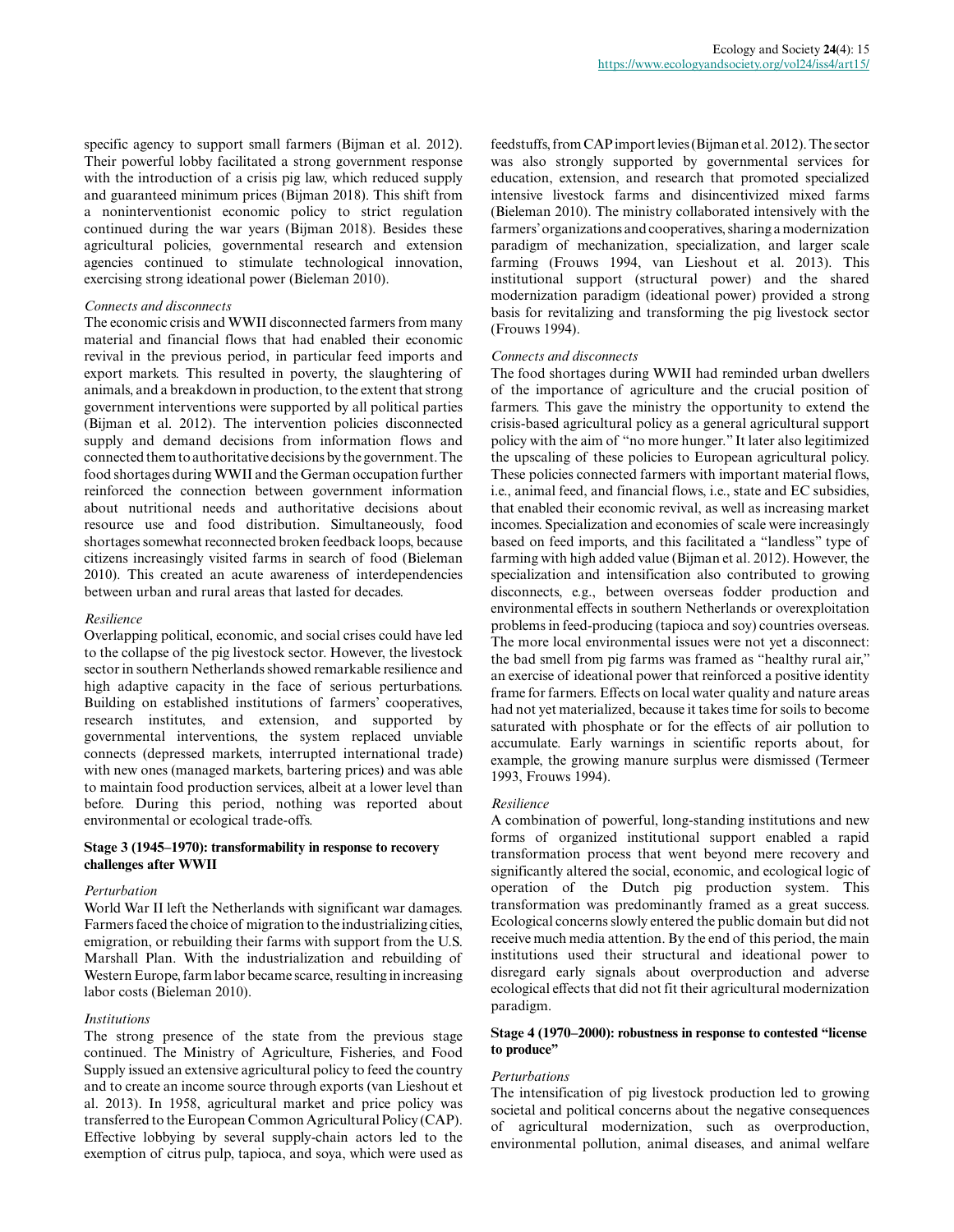issues (Wiskerke et al. 2003). From the late 1970s, the CAP system of market support increasingly led to overproduction and increasing costs for market intervention. Reports indicated that the excessive use of manure saturated soils with phosphate and led to air and water pollution with nitrates and ammonia (Termeer 1993). Animal welfare entered the agenda with a critical assessment of the dense housing systems for pigs and poultry. In 1997-1998, a massive outbreak of swine fever hit the Netherlands. The many societal concerns increasingly delegitimized intensive pig husbandry, questioning its "license to produce" (Breeman 2006).

## *Institutions*

The strong institutional collaboration from the previous period developed into a closed neo-corporatist policy community dominated by the Dutch Ministry of Agriculture, farmers' organizations, and agricultural specialists in parliament (Bekke et al. 1994, Frouws 1994). This community was united by the modernization paradigm and exercised strong ideational power, marginalizing alternative ideas (Wiskerke et al. 2003). The previously powerful cooperatives and farmers' organizations displayed a history of failure to self-regulate manure problems (Termeer 1993). Weakened manure regulation was introduced piecemeal between the early 1980s and the millennium, ushering in a complex, often ineffective, accumulation of EU and national policies. To combat swine fever, 12 million pigs were culled, some in eradication efforts but most for associated welfare reasons, at a total cost of  $\epsilon$ 2.3 billion (Meuwissen et al. 1999). In response, national legislation was introduced to control and limit the growth of the pig production sector. Under financial pressure, the Ministry of Agriculture privatized its extension and research service in 1998 (Bijman et al. 2012). What farmers called innovative pig livestock farming systems was publicly denounced as "industrial farming," indicating a shift of ideational power from industry to public interest groups (Termeer 1993). The hegemony of the agricultural modernization paradigm vanished, and fundamental public controversies about the pig livestock sector emerged.

## *Connects and disconnects*

The closed agricultural policy community and sector institutions contributed to disconnects between farming and urban systems. Whereas previously nonagricultural groups were not interested in agricultural policies, during this period they were deliberately excluded (Termeer and Werkman 2011). Attempts to hide negative trade-offs and thus disconnect material and information flows became counterproductive. Environmental and welfare NGOs stepped into this void and organized information flows about the effects of pig husbandry systems on environmental pollution and animal well-being. The swine fever outbreak and the accompanying media attention unintentionally resulted in a radical disclosure of information. Swine fever opened the eyes of many urban dwellers and created a broad public awareness of the realities inside pig sties. Sanitary measures to prevent bovine spongiform encephalopathy (BSE) limited the use of animalorigin waste for pig fodder, and feed sources shifted radically from industrial waste products to tapioca and soy. This exacerbated the disconnects between international material and information flows, resulting in blocked feedback loops between deforestation (in Latin America and Thailand) and environmental pollution and animal well-being (in the Netherlands).

## *Resilience*

The manure problem, the problematization of animal welfare in the pig livestock industry, and the swine fever outbreaks strongly challenged the authority of pre-existing institutions, in particular their ideational power. However, despite the growing external critique, the sector remained economically robust, enjoyed continuing institutional support, and maintained enough structural power to marginalize or outmaneuver critics. Despite some internal attempts to reorganize the production system, the focus was on persistence and robustness, although for an increasing number of people it had become clear that the system was unsustainable. The increased demand for tapioca and soy contributed to the gradual collapse of virgin forests overseas, with negative environmental and social impacts. Finally, the immense fallout of the swine fever crisis indicated a systemic failure to deal with new forms of perturbations. Overall, the system actors used their ideational and structural power to relocate resilience issues to other places and into the future, exploiting informational disconnects and favoring robustness over transformability.

# **Stage 5 (2000–2017): seeds of transformative change in response to an accumulation of risks**

## *Perturbations*

The more restrictive policies for the pig industry issued in the previous period induced growth inter alia in the goat sector. However, in 2007, an outbreak of Q-fever, a zoonosis originating in goats, caused over 75 human deaths in southern Netherlands and also affected inhabitants in metropolitan areas. The Q-fever crisis brought into the spotlight other livestock-related health problems such as the MRSA bacterium, antimicrobial resistance, other zoonosis outbreaks, fine particles, and increased risks of pneumonia (Health Council 2012). Further restrictive regulations, including on animal health and manure, reduced the sector's profitability, resulting in fewer farms with more livestock, quickly labelled as "mega-stables" that became highly controversial (van Lieshout et al. 2013). Many pig farmers quit during this period. New challenges entered the agenda such as adaptation to climate change,  $CO_2$  reduction, and biodiversity loss, amplifying overlapping risks of human health, economic viability, and ecological degradation.

## *Institutions*

In 2000, the Ministry of Agriculture tried to open up the closed policy community, announcing that the relation between the ministry and the agricultural sector had changed and allocating an important role to consumers, citizens, and society (van Lieshout et al. 2013). However, it responded only slowly to the Q-fever incident, indicating that ideational power still swayed incumbents to protect the industry's vested interests. The general public perceived the response as too little too late, and as only increasing the distrust in agricultural institutions (Termeer et al. 2016). The bad smell was no longer perceived as healthy rural air but as a health hazard, indicating a shift in ideational power. Citizens organized to ban intensive livestock production from their village or province. After intensive media coverage and political debates, local governments (municipalities and provinces) issued restrictive measures against further increases in livestock. Decades of environmental and societal critiques had undermined the ideational and structural power of agriculturalinterest organizations in favor of environmental, animal welfare, and health groups.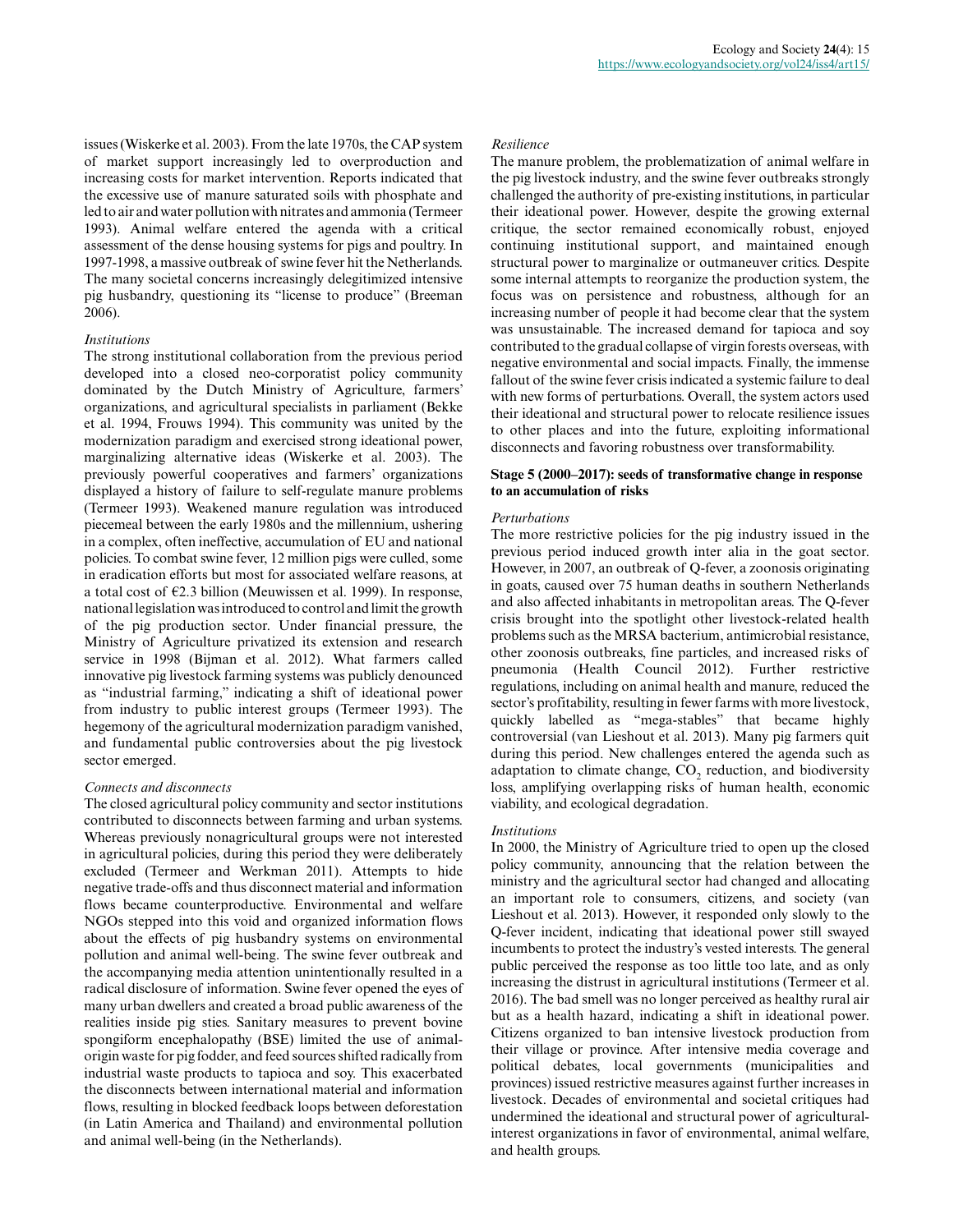## *Connects and disconnects*

Paradoxically, the concerns over health and animal welfare contributed to reconnecting information flows, i.e., sharing information about health risks, between farmers and urban dwellers, a process that became particularly tangible at the local level (Termeer et al. 2016). The farming sector now had to face its implications for ecology, animal welfare, and public health. Not only urban dwellers who had moved to the countryside criticized their neighboring farms, but also traditional inhabitants of rural areas. Later, multinational corporations based in the province entered the debate because they depend on an attractive countryside for housing to attract talented employees. The province initiated compulsory dialogues between farmers and their neighbors to restore trust as a condition for building permits; this could be described as a province-enforced grassroots reconnect. Innovative arrangements emerged that deliberately aimed to reconnect cities with food and agriculture, for example, Agri Meets Design, television food chefs, youth food movement, city farming projects, or more environmentally or animal-welfarefriendly farmers marketing their meat under special labels. Even supermarkets now require higher levels of animal welfare and environmental standards from their farm-sector suppliers. All these initiatives enhanced information flows between cities and the countryside and shifted ideational power toward new concerns beyond growth and intensification. However, most farmers perceived operational growth as the only way to meet the demands of retailers, export markets, and banks, indicating a financial disconnect that moved economic power away from farmers. Having to pay off long-term investments, farmers experienced lock-ins and the paradox that citizens disapproved their production methods but were not willing to pay more for meat with higher environmental and animal welfare characteristics, so that financial flows were not well aligned with informational flows (Fresco and Poppe 2016).

#### *Resilience*

During this period, disconnects that were institutionalized in earlier periods created perturbations that tested the resilience of the pig sector in southern Netherlands: animal well-being, animal diseases, manure problems, and Amazonian deforestation were material disconnects that could no longer be hidden behind informational disconnects. Re-established informational connects undermined the ideational power of the closed agricultural policy community and its modernization paradigm, ushering in incremental institutional change through environmental, health, and animal welfare regulation. Even maintaining the status quo required significant adaptation. Many farmers, lacking both robustness and adaptability, quit. For those who stayed, contradictory resilience strategies have emerged. On the one hand, powerful market forces and agricultural lobbies aim to maintain robustness by mobilizing buffer resources and externalizing social and environmental costs. On the other hand, new actors within and outside the sector create manifold transformative innovations in reconnected niches in regions, value chains, or cities. However, it is difficult to upscale the seeds of transformative change because of lock-ins and path dependencies caused by the inertia of structural and ideational power and the institutional heritage of previous historical periods.

## **DISCUSSION**

In the case study, we have used our framework to analyze how institutionally shaped patterns of connects and disconnects affected the resilience of the pig sector in southern Netherlands and which types of resilience were enabled and constrained over time. Below, we discuss the main patterns and mechanisms identified.

All periods show the mechanism of perturbations followed by institutional upheaval, a pattern that is also described by Newman (2000). In the earlier periods, the main sources of perturbations were social, political, and economic disasters, whereas in the post-WWII era environmental and human health risks became more prominent. The case shows that sudden shocks, such as a war, a sudden market disruption, a stock market crash, or a disease outbreak had greater effects than what Rosenthal et al. (1989) referred to as creeping crises, such as environmental pollution, climate change, or increasing societal concerns about animal welfare. Creeping crises imply a temporal delay in feedback, cause fewer visible stresses, and are more likely to produce contested evidence, which all result in postponed responses.

The institutions that developed in response to perturbations enhanced the tightening of some connects or feedback loops while loosening or even interrupting others. Connects and disconnects between farming and urban systems exist simultaneously, but there is a tendency for an increasing number of disconnects to crowd out connects, what fits the conclusions of Cumming et al. (2014). A related pattern is the tendency for institutional changes to result in trade-offs rather than synergies between material, financial, and information flows. Cooperative formation in the first stage, for example, helped to mediate material and financial connections between farmers and city consumers, but it also resulted in romanticized images (artists' paintings) of farming consequent to broken direct interactions and thus broken information flows between farmers and urban dwellers.

Another mechanism is the globalization of commodity markets resulting in new connects and disconnects between production and consumption areas. The agricultural policy framework increasingly reinforced this pattern by enabling financial and material flows between Dutch farmers and overseas sources of feedstuff, but it simultaneously restricted information flows about their effects on deforestation and manure surplus problems, thereby disconnecting the benefitting parties from those facing the detrimental effects. Initially, this informational disconnect was unintended, but, when these problems were high on the political agenda, it became a deliberate strategy because benefitting parties had an interest in hiding this information. Connects and disconnects also emerged as delayed and unintended effects of institutional reforms. For example, the policies to combat swine fever by culling millions of pigs unintendedly opened the eyes of urban dwellers and thus reconnected information flows between the farm sector and citizens; this in turn triggered new policies to restructure the pig sector. Regarding all flows, changes from connects to disconnects or vice versa can even constitute new perturbations.

The patterns of connects and disconnects affect differently the main resilience dimensions of robustness, adaptability, and transformability, and include various trade-offs. The specific quality of the connects is more important than the number of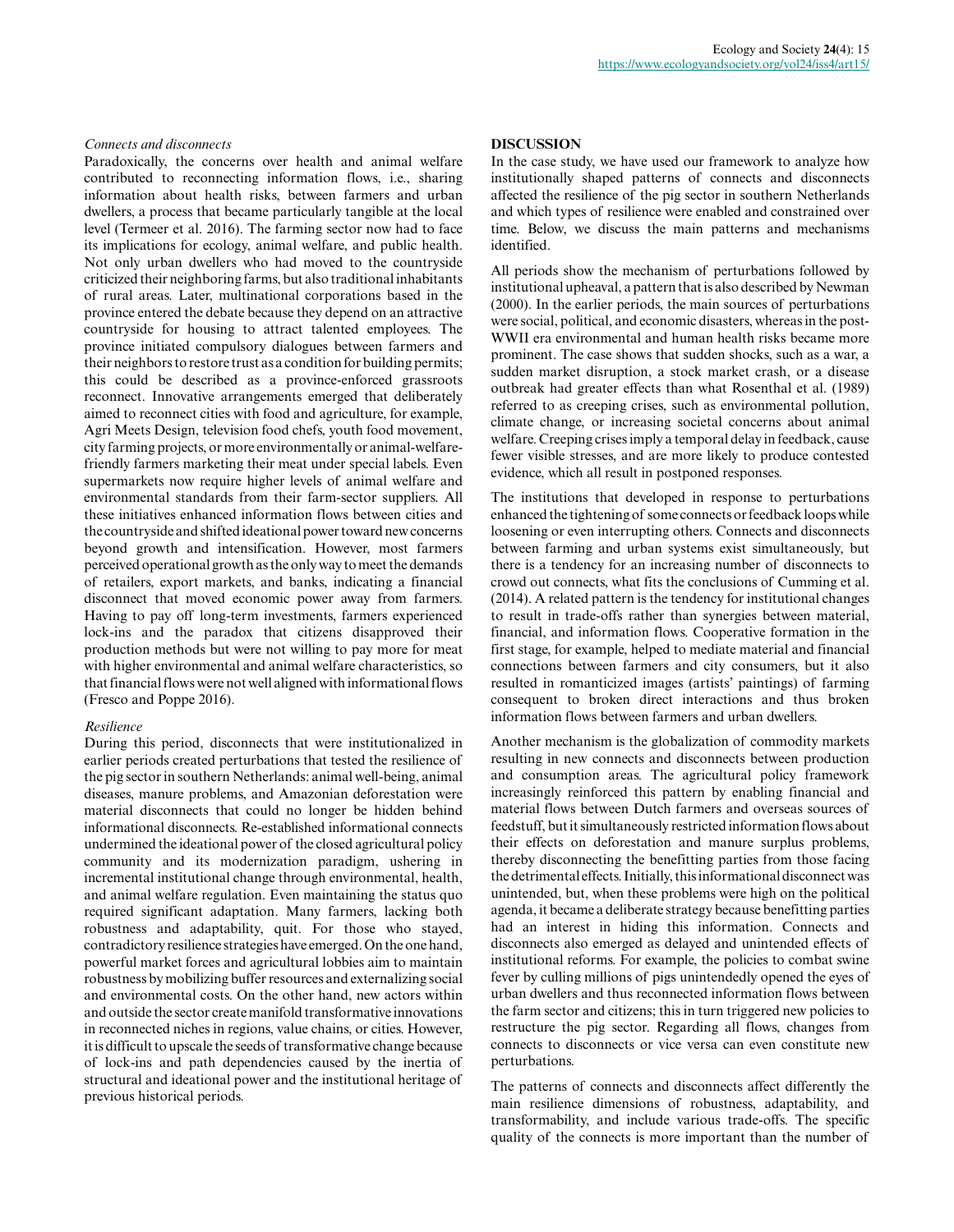connects. Material and financial connects enhance adaptability by providing access to resources as well as undermining robustness by exposing a system to superior competitors. Informational disconnects about negative environmental effects appear to strengthen robustness (and thus focus on the short term) but undermine adaptability and transformability (which is more related to the long term). New informational reconnects may form breeding grounds for transformability but risk financial disconnects through investor and customer responses, thereby undermining robustness. The effects of the same institutions on resilience dimensions also show dynamic effects over time. The cooperatives installed in the first stage were very important in shaping connections that enhanced transformability. In the second stage, these cooperatives played an important role in preventing collapse during WWII. Subsequently, they formed an important institutional breeding ground for another transformation period in the context of the post-WWII recovery. However, in the fourth stage, these previously successful institutions tried to preserve a privileged status quo by establishing disconnects that almost resulted in a collapse. That this collapse did not happen is the result of another important pattern, that is, that each period displayed a distinct mixture of all three types of resilience capabilities. In the fifth period for example, we observed not only signs that indicate collapse (deforestation, Q-fever), but also signals of robustness (production levels are maintained and many farms still continue), adaptability (mega-stables), and transformability (urban agriculture).

Another pattern is the increasing institutional complexity over time. The need for suitable feedback loops and thus resilience is an important driver of institutional complexity. The layering mechanism, as described by Thelen (1999) provides another explanation, meaning that old institutions are not replaced by new ones, but that new elements such as actors, rules, or policies are attached to existing institutions and so gradually change their status, structures, and outcomes. As the legacy of previous interactions and historically entrenched power relations, new agricultural institutions were layered on top of old institutions, a finding similar to Feindt and Flynn (2009). Part of this complexity is the emergence of parallel institutions or institutional redundancy. The WWII period, for example, showed the simultaneous emergence of government-led food production and distribution systems and local self-supporting farming systems that contributed to high levels of adaptability during this perturbation-filled period. This institutional complexity makes it hard to distinguish connecting and disconnecting mechanisms, as they may coexist and are simultaneously in a constant battle for prevalence. However, our case also supports the ideas of Ostrom (2008) and Folke et al. (2010), who emphasize the importance of institutional variety and redundancy as key prerequisites for resilience.

Finally, and in line with earlier work on the importance of agricultural policy paradigms (Daugbjerg and Feindt 2017, Feindt 2018), our case study identifies ideational power as an important factor in explaining institutional change and inertia. Ideational power reinforced path dependencies centered around disconnects while limiting space for the creation of new connects. In our case study, crucial junctures of institutional change were always accompanied by a shift in ideational power, for example,

toward the Catholic Church in period 1, the modernist paradigm and corporatist arrangement in period 3, and the various nonagricultural actors (environment, health, welfare, food) in period 5. Ideational power has also a strong influence on the ability of institutional innovations to move from isolated incubator examples to influencing broader system change (Geels 2004).

To summarize, the application of our framework to the pig sector shows that, in the long run, resilience depends on a variety of institutions that connect information, material, and financial flows in a well-aligned way. It also suggests that a combination of perturbations, institutional layering, and shifts in ideational power is an important institutional mechanism for resilience in general and transformability in particular. The emergence of small-scale transformative change in a variety of reconnected niches, as identified in stage 5, might indicate a model for a broader reconnect as described by Termeer et al. (2017). This also links to the concept of bricolage, the rearrangement or recombination of institutional principles and practices in new and creative ways (Campbell 2004), and to the importance of strategic alliances between traditional and non-traditional actors as part of transformation (van Zwanenberg et al. 2018).

# **CONCLUSIONS**

Disconnects between farming and urban systems are perceived to be an important cause of decreased resilience of BBPSs. We aimed to analyze how institutions influence resilience in complex BBPSs through shaping connects and disconnects? For this purpose, it integrated elements from institutional and resilience theory into a new framework. This framework includes relationships between four key concepts: perturbations; institutions, including structural or ideational power; connects and disconnects organized through material, financial, and informational flows; and resilience along the dimensions of robustness, adaptability, and transformability. This framework is applied to the historical case of pig livestock intensification in the Netherlands from 1870 to 2017.

Using the framework, we identified key junctures of perturbations as triggers for system reorganization. The institutions that developed in response to perturbations in turn shaped connects and disconnects, but these effects were dynamic and changed over time. Understanding these patterns can be useful for understanding the broader resilience dynamics of farming systems, and of BBPSs more broadly. If a BBPS is undergoing a period of perturbations, a focus on strengthening existing institutions may enhance robustness, whereas transformation is best enabled by institutions that allow more space for experimentation and innovation.

Our findings could enrich current debates on reconnecting urban and farming systems, in which a focus on the relocalization (e.g., Eakin et al. 2017) and the certification (e.g., Cashore 2002) paradigm seems to dominate. Although local institutions operate at the same temporal and spatial scale as the feedback signals, they do not fully address the diversity of interdependencies in BBPSs and therefore fail to effectively reconnect farming and urban systems (see also Sundkvist et al. 2005, Lamine 2015). Voluntary certification schemes may disclose information but are only successful if linked to material and financial flows, or even to regulation. Institutional complexity in terms of layering,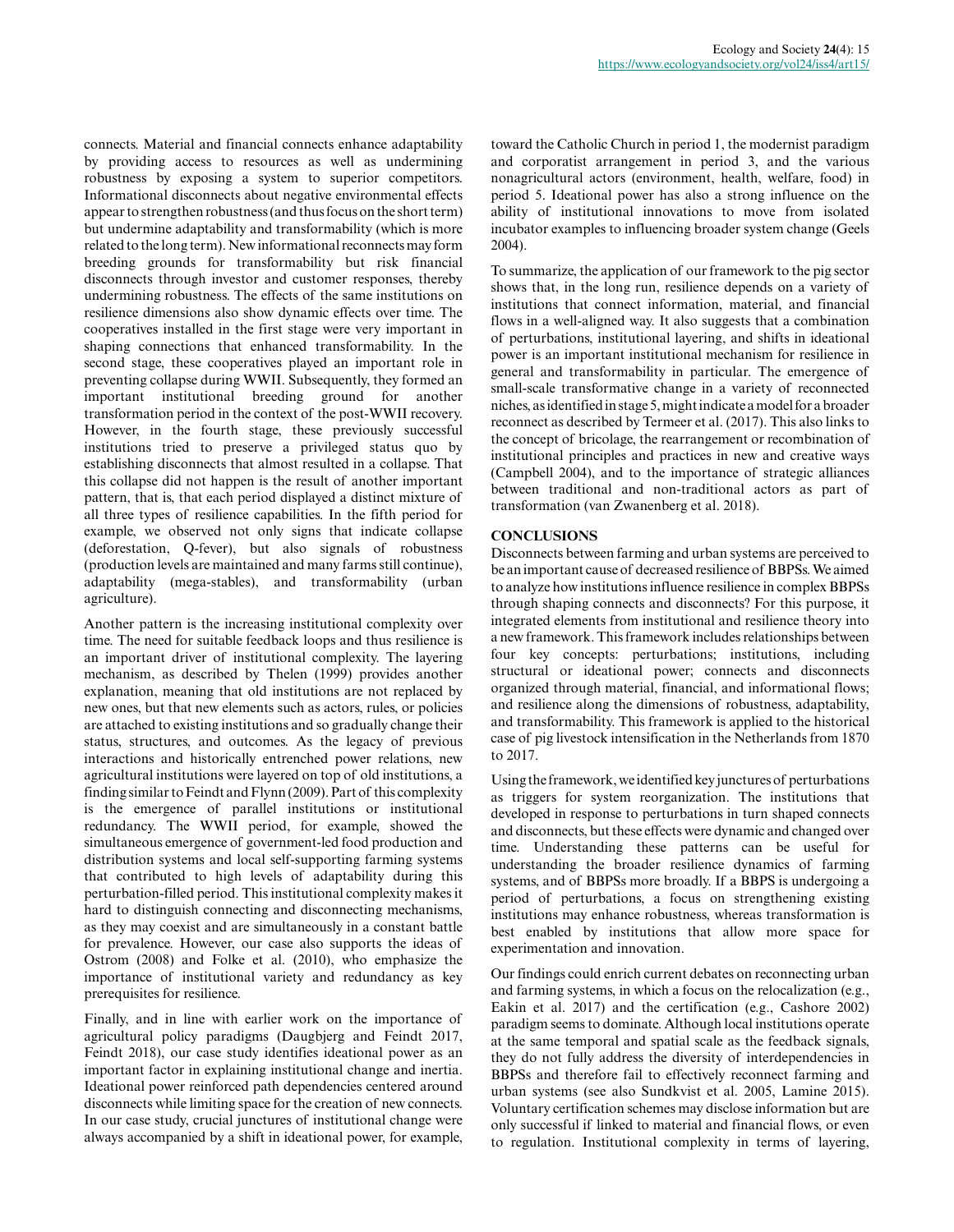redundancy, and bricolage is crucial for resilience, in particular in times of major perturbation. This is coherent with Ostrom's ideas about overcoming scale mismatches by building arrangements from the lowest level up to the entire interconnected system (Ostrom 1999). Consequently, building resilient BBPSs requires a variety of reconnecting institutions that involve local food networks, consumer-supported agriculture, urban farming, and locally sourced school food, as well as global roundtables, certifications schemes, trade policies, regulations, and so forth. This calls for refraining from a focus on local reconnects or certification only and for a tolerance of institutional complexity.

Despite its usefulness, the framework also has some weaknesses. The first relates to our main conclusion of dynamics and complexity. It is very difficult to describe all these dynamics and underlying mechanisms in a medium that is itself static. A possible next step in this research is to investigate these dynamics and mechanisms by "growing" them in a miniature version of the system. This is in fact inherent in the method of generative social science (Epstein 2006). A technique for doing this is agent-based modeling (Gilbert 2008), including modeling social dynamics (Hofstede 2019). An agent-based model is thus a living hypothesis about the system under study. Agent based modeling of the essential dynamics of the system allows to run the system thousands of times with different parameter settings that mimic different hypotheses or different scenarios. This in turn allows to explain the various relations and test hypotheses about how the identified mechanisms relate to resilience. A model of the case that focuses on spatial relationships and includes institutions is currently being developed.

The second weakness is the issue of boundaries. Although we tried to define the boundaries of the case study in terms of a specific farming system (pig husbandry) in a specific region (southern Netherlands) and took linkages with metropolitan consuming areas or fodder producing regions into account, we were not able to fully address externalities. Further research, in particular studies that analyze new reconnecting arrangements, should include these externalities. Otherwise, reconnects and increased resilience at the local level might result in loss of resilience far away. Here too, agent-based modeling might contribute.

*Responses to this article can be read online at:* [http://www.ecologyandsociety.org/issues/responses.](http://www.ecologyandsociety.org/issues/responses.php/11206) [php/11206](http://www.ecologyandsociety.org/issues/responses.php/11206)

## **Acknowledgments:**

*The research was supported by the strategic investment fund of Wageningen University and Research*

### **LITERATURE CITED**

Anderies, J. M., C. Folke, B. Walker, and E. Ostrom. 2013. Aligning key concepts for global change policy: robustness, resilience, and sustainability. *Ecology and Society* 18(2):8. [http://](http://dx.doi.org/10.5751/ES-05178-180208) [dx.doi.org/10.5751/ES-05178-180208](http://dx.doi.org/10.5751/ES-05178-180208)

Arts, B. 2006. *Forests, institutions, discourses: a discursiveinstitutional analysis of global forest politics*. Inaugural address. Wageningen University & Research, Wageningen, The Netherlands.

Bachrach, P., and M. S. Baratz. 1962. Two faces of power. *American Political Science Review* 56:947-952. [https://doi.](https://doi.org/10.2307/1952796) [org/10.2307/1952796](https://doi.org/10.2307/1952796) 

Bekke, H., G. Neelen, and J de Vries. 1994. *De salto mortale van het ministerie van Landbouw, Natuurbeheer en Visserij; beleid, organisatie en management op een breukvlak*. Samsom H. D. Tjeenk Willink, Alphen aan den Rijn, The Netherlands.

Bieleman, J. 2010. *Five centuries of farming: a short history of Dutch agriculture 1500-2000*. Wageningen Academic, Wageningen, The Netherlands.<https://doi.org/10.3920/978-90-8686-693-9>

Biesbroek, R., J. Dupuis, and A. Wellstead. 2017. Explaining through causal mechanisms: resilience and governance of socialecological systems. *Current Opinion in Environmental Sustainability* 28:64-70. <https://doi.org/10.1016/j.cosust.2017.08.007>

Bijman, J. 2018. Exploring the sustainability of the cooperative model in dairy: the case of the Netherlands. *Sustainability* 10 (7):2498. <https://doi.org/10.3390/su10072498>

Bijman, J., K. J. Poppe, M. L. Cook, and C. Iliopoulos. 2012. *Support for farmers' cooperatives - case study report Cebeco.* Wageningen, The Netherlands. [online] URL: [http://edepot.wur.](http://edepot.wur.nl/245000) [nl/245000](http://edepot.wur.nl/245000) 

Breeman, G. 2006. *Cultivating trust*. Dissertation. Leiden University, Leiden, The Netherlands.

Bues, A., and I. Theesfeld. 2012. Water grabbing and the role of power: shifting water governance in the light of agricultural investment. *Water Alternatives* 5(2):266-283.

Campbell, J. L. 2004. *Institutional change and globalization*. Princeton University Press, Princeton, New Jersey, USA.

Carpenter, S., B. Walker, J. M. Anderies, and N. Abel. 2001. From metaphor to measurement: resilience of what to what? *Ecosystems* 4(8):765-781.<http://dx.doi.org/10.1007/s10021-001-0045-9>

Carstensen, M. B., and V. A. Schmidt. 2016. Power through, over and in ideas: conceptualizing ideational power in discursive institutionalism. *Journal of European Public Policy* 23(3):318-337. <https://doi.org/10.1080/13501763.2015.1115534>

Cashore, B. 2002. Legitimacy and privatization of environmental governance: how non-state market-driven (NSMD) governance systems gain rule-making authority. *Governance: An International Journal of Policy, Administration, and Institutions* 15(4):503-529. <https://doi.org/10.1111/1468-0491.00199>

Cosens, B., L. Gunderson, C. Allen, and M. H. Benson. 2014. Identifying legal, ecological and governance obstacles, and opportunities for adapting to climate change. *Sustainability* 6 (4):2338-2356. <https://doi.org/10.3390/su6042338>

Cretella, A., and M. S. Buenger. 2016. Food as creative city politics in the city of Rotterdam. *Cities* 51:1-10. [https://doi.org/10.1016/](https://doi.org/10.1016/j.cities.2015.12.001) [j.cities.2015.12.001](https://doi.org/10.1016/j.cities.2015.12.001)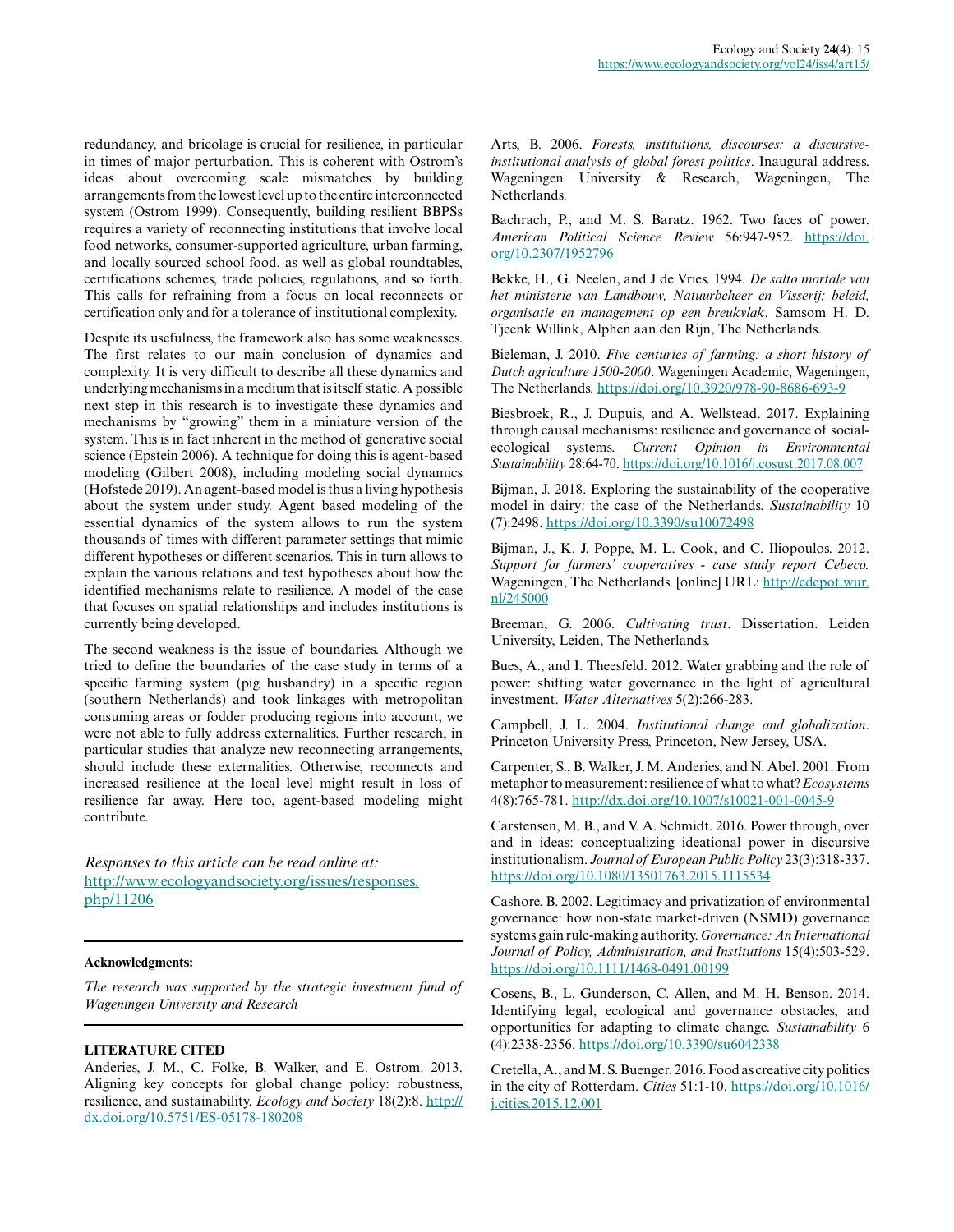Cumming, G. S., A. Buerkert, E. M. Hoffmann, E. Schlecht, S. von Cramon-Taubadel, and T. Tscharntke. 2014. Implications of agricultural transitions and urbanization for ecosystem services. *Nature* 515(7525):50-57. <https://doi.org/10.1038/nature13945>

Daugbjerg, C., and P. H. Feindt. 2017. Post-exceptionalism in public policy: transforming food and agricultural policy. *Journal of European Public Policy* 24(11):1565-1584. [https://doi.](https://doi.org/10.1080/13501763.2017.1334081) [org/10.1080/13501763.2017.1334081](https://doi.org/10.1080/13501763.2017.1334081) 

Davidson, D. J. 2010. The applicability of the concept of resilience to social systems: some sources of optimism and nagging doubts. *Society and Natural Resources* 23:1135-1149. [https://doi.](https://doi.org/10.1080/08941921003652940) [org/10.1080/08941921003652940](https://doi.org/10.1080/08941921003652940) 

Duit, A., P. H. Feindt, and J. Meadowcroft. 2015. Greening Leviathan: the rise of the environmental state? *Environmental Politics* 25(1):1-23.<https://doi.org/10.1080/09644016.2015.1085218>

Eakin, H., X. Rueda, and A. Mahanti. 2017. Transforming governance in telecoupled food systems. *Ecology and Society* 22 (4):32. <https://doi.org/10.5751/ES-09831-220432>

Eakin, H., A. Winkels, and J. Sendzimir. 2009. Nested vulnerability: exploring cross-scale linkages and vulnerability teleconnections in Mexican and Vietnamese coffee systems. *Environmental Science & Policy* 12(4):398-412. [https://doi.](https://doi.org/10.1016/j.envsci.2008.09.003) [org/10.1016/j.envsci.2008.09.003](https://doi.org/10.1016/j.envsci.2008.09.003) 

Epstein, J. M. 2006. *Generative social science: studies in agentbased computational modeling.* Princeton University Press, Princeton, New Jersey, USA.<https://doi.org/10.1515/9781400842872>

Feindt, P. H. 2018. EU agricultural policy. Pages 115-133 *in* H. Heineltand S. Münch, editors. *Handbook of European policies: interpretive approaches to the EU*. Edward Elgar, London, UK. <https://doi.org/10.4337/9781784719364.00014>

Feindt, P. H., and A. Flynn. 2009. Policy stretching and institutional layering: British food policy between security, safety, quality, health and climate change. *British Politics* 4(3):386-414. <https://doi.org/10.1057/bp.2009.13>

Folke, C., S. R. Carpenter, B. Walker, M. Scheffer, T. Chapin, and J. Rockström. 2010. Resilience thinking: integrating resilience, adaptability and transformability. *Ecology and Society* 15(4):20. <https://doi.org/10.5751/ES-03610-150420>

Fresco, L. O., and K. J. Poppe. 2016. *Towards a common agricultural and food policy*. Wageningen University, The Netherlands.<https://doi.org/10.18174/390280>

Frouws, J. 1994. *Mest en macht*. Dissertation. Wageningen University, The Netherlands.

Ge, L., N. P. R. Anten, I. D. E. Dixhoorn, P. H. Feindt, K. Kramer, R. Leemans, M. P. M. Meuwissen, H. Spoolder, and W. Sukkel. 2016. Why we need resilience thinking to meet societal challenges in bio-based production systems. *Current Opinion in Environmental Sustainability* 23:17-27. [https://doi.org/10.1016/j.](https://doi.org/10.1016/j.cosust.2016.11.009) [cosust.2016.11.009](https://doi.org/10.1016/j.cosust.2016.11.009) 

Ge, L., and C. A. Brewster. 2016. Informational institutions in the agrifood sector: meta-information and meta-governance of environmental sustainability. *Current Opinion in Environmental Sustainability* 18:73-81. <https://doi.org/10.1016/j.cosust.2015.10.002>

Geels, F. W. 2004. From sectoral systems of innovation to sociotechnical systems: insights about dynamics and change from sociology and institutional theory. *Research Policy* 33 (6-7):897-920.<https://doi.org/10.1016/j.respol.2004.01.015>

Gilbert, N. 2008. *Agent-based models*. SAGE, Thousand Oaks, California, USA. <https://doi.org/10.4135/9781412983259>

Gupta, J., C. Termeer, J. Klostermann, S. Meijerink, M. van den Brink, P. Jong, S. Nooteboom, and E. Bergsma. 2010. The adaptive capacity wheel: a method to assess the inherent characteristics of institutions to enable the adaptive capacity of society. *Environmental Science & Policy* 13(6):459-471. [https://doi.](https://doi.org/10.1016/j.envsci.2010.05.006) [org/10.1016/j.envsci.2010.05.006](https://doi.org/10.1016/j.envsci.2010.05.006) 

Hay, C. 2002. *Political analysis: a critical introduction*. Palgrave MacMillan, Basingstoke, UK.<https://doi.org/10.1007/978-0-230-62911-0>

Health Council. 2012. *Health risks associated with livestock farms*. Publication no. 2012/27E. Health Council of the Netherlands, Den Haag, The Netherlands. [online] URL: [https://www.](https://www.healthcouncil.nl/documents/advisory-reports/2012/11/30/health-risks-associated-with-livestock-farms) [healthcouncil.nl/documents/advisory-reports/2012/11/30/health](https://www.healthcouncil.nl/documents/advisory-reports/2012/11/30/health-risks-associated-with-livestock-farms)[risks-associated-with-livestock-farms](https://www.healthcouncil.nl/documents/advisory-reports/2012/11/30/health-risks-associated-with-livestock-farms)

Hofstede, G. J. 2019. GRASP agents: social first, intelligent later. *AI & Society* 34(3):535-543.<https://doi.org/10.1007/s00146-017-0783-7>

Holling, C. S., and L. H. Gunderson. 2002. Resilience and adaptive cycles. Pages 25-62 *in* L. H. Gunderson and C. S. Holling, editors. *Panarchy: understanding transformations in human and natural systems*. Island Press, Washington, D.C., USA.

Hull, V., M.-N. Tuanmu, and J. Liu. 2015. Synthesis of humannature feedbacks. *Ecology and Society* 20(3):17. [http://dx.doi.](http://dx.doi.org/10.5751/ES-07404-200317) [org/10.5751/ES-07404-200317](http://dx.doi.org/10.5751/ES-07404-200317) 

Lamine, C. 2015. Sustainability and resilience in agrifood systems: reconnecting agriculture, food and the environment. *Sociologia Ruralis* 55(1):41-61. <https://doi.org/10.1111/soru.12061>

Lukes, S. 1974. *Power: a radical view*. Macmillan, New York, New York, USA.

March, J. G., and J. P. Olsen. 1989. *Rediscovering institutions. The organizational basis of politics.* Free Press, New York, New York, USA.

McKinnon, I., P. T. Hurley, C. C. Myles, M. Maccaroni, and T. Filan. 2019. Uneven urban metabolisms: toward an integrative (ex)urban political ecology of sustainability in and around the city. *Urban Geography* 40(3):352-377. [https://doi.](https://doi.org/10.1080/02723638.2017.1388733) [org/10.1080/02723638.2017.1388733](https://doi.org/10.1080/02723638.2017.1388733) 

Meuwissen, M. P. M., P. H. Feindt, A. Spiegel, C. J. A. M. Termeer, E. Mathijs, Y. de Mey, R. Finger, A. Balmann, E. Wauters, J. Urquhart, et al. 2019. A framework to assess the resilience of farming systems. *Agricultural Systems* 176:102656. [https://doi.](https://doi.org/10.1016/j.agsy.2019.102656) [org/10.1016/j.agsy.2019.102656](https://doi.org/10.1016/j.agsy.2019.102656) 

Meuwissen, M. P. M., S. H. Horst, R. B. M. Huirne, and A. A. Dijkhuizen. 1999. A model to estimate the financial consequences of classical swine fever outbreaks: principles and outcomes. *Preventive Veterinary Medicine* 42(3-4):249-270. [https://doi.](https://doi.org/10.1016/S0167-5877(99)00079-3) [org/10.1016/S0167-5877\(99\)00079-3](https://doi.org/10.1016/S0167-5877(99)00079-3)

Moulier-Boutang, Y. 2011. *Cognitive capitalism*. Polity Press, Cambridge, UK.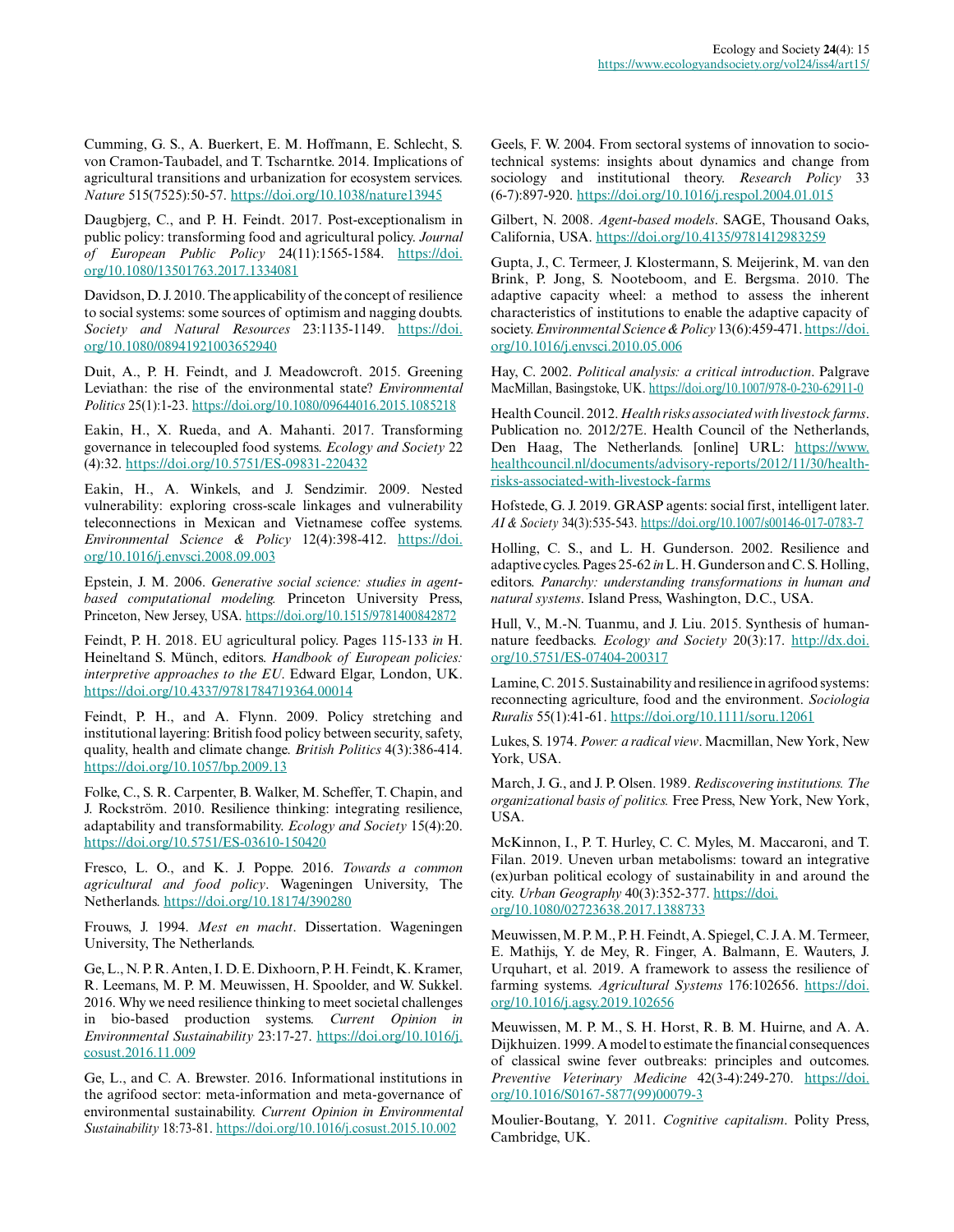Newman, K. L. 2000. Organizational transformation during institutional upheaval. *Academy of Management Review* 25 (3):602-619. <https://doi.org/10.5465/amr.2000.3363525>

North, D. C. 1991. Institutions. *Journal of Economic Perspectives* 5:97-112.<https://doi.org/10.1257/jep.5.1.97>

Olsson, P., L. H. Gunderson, S. R. Carpenter, P. Ryan, L. Lebel, C. Folke, and C. S. Holling. 2006. Shooting the rapids: navigating transitions to adaptive governance of social-ecological systems. *Ecology and Society* 11(1):18.<https://doi.org/10.5751/ES-01595-110118>

Ostrom, E. 1999. Coping with tragedies of the commons. *Annual Review of Political Science* 2:493-535. [https://doi.org/10.1146/](https://doi.org/10.1146/annurev.polisci.2.1.493) [annurev.polisci.2.1.493](https://doi.org/10.1146/annurev.polisci.2.1.493) 

Ostrom, E. 2008. Institutions and the environment. *Economic Affairs* 28(3):24-31. [https://doi.org/10.1111/j.1468-0270.2008.00840.](https://doi.org/10.1111/j.1468-0270.2008.00840.x) [x](https://doi.org/10.1111/j.1468-0270.2008.00840.x)

Ostrom, E. 2009. A general framework for analyzing sustainability of social-ecological systems. *Science* 325 (5939):419-422.<https://doi.org/10.1126/science.1172133>

Pierson, P. 2004. *Politics in time: history, institutions, and social analysis*. Princeton University Press, Princeton, New Jersey, USA. <https://doi.org/10.1515/9781400841080>

Qviström, M. 2007. Landscapes out of order: studying the inner urban fringe beyond the rural-urban divide. *Geografiska Annaler: Series B, Human Geography* 89(3):269-282. [https://doi.](https://doi.org/10.1111/j.1468-0467.2007.00253.x) [org/10.1111/j.1468-0467.2007.00253.x](https://doi.org/10.1111/j.1468-0467.2007.00253.x)

Reyers, B., C. Folke, M.-L. Moore, R. Biggs, and V. Galaz. 2018. Social-ecological systems insights for navigating the dynamics of the Anthropocene. *Annual Review of Environment and Resources* 43:267-289. <https://doi.org/10.1146/annurev-environ-110615-085349>

Rosenthal, U., M. T. Charles, and P. 't Hart, editors. 1989. *Coping with crises: the management of disasters, riots and terrorism.* Charles C. Thomas, Springfield, Illinois, USA.

Sage, C. 2013. The interconnected challenges for food security from a food regimes perspective: energy, climate and malconsumption. *Journal of Rural Studies* 29:71-80. [https://doi.](https://doi.org/10.1016/j.jrurstud.2012.02.005) [org/10.1016/j.jrurstud.2012.02.005](https://doi.org/10.1016/j.jrurstud.2012.02.005) 

Sonnino, R., C. L. Torres, and S. Schneider. 2014. Reflexive governance for food security: the example of school feeding in Brazil. *Journal of Rural Studies* 36:1-12. [https://doi.org/10.1016/](https://doi.org/10.1016/j.jrurstud.2014.06.003) [j.jrurstud.2014.06.003](https://doi.org/10.1016/j.jrurstud.2014.06.003)

Steffen, W., P. J. Crutzen, and J. R. McNeill. 2007. The Anthropocene: Are humans now overwhelming the great forces of nature? *AMBIO* 36(8):614-621. [https://doi.org/10.1579/0044-7447](https://doi.org/10.1579/0044-7447(2007)36[614:TAAHNO]2.0.CO;2) [\(2007\)36\[614:TAAHNO\]2.0.CO;2](https://doi.org/10.1579/0044-7447(2007)36[614:TAAHNO]2.0.CO;2)

Sundkvist, Å., R. Milestad, and A. Jansson. 2005. On the importance of tightening feedback loops for sustainable development of food systems. *Food Policy* 30(2):224-239. [https://](https://doi.org/10.1016/j.foodpol.2005.02.003) [doi.org/10.1016/j.foodpol.2005.02.003](https://doi.org/10.1016/j.foodpol.2005.02.003) 

Termeer, C. J. A. M. 1993. *Dynamiek en inertie rondom mestbeleid; een studie naar veranderingsprocessen in het varkenshouderijnetwerk*. Vuga, The Hague, The Netherlands.

Termeer, C. J. A. M., H. Dagevos, G. Breeman, and A.-C. Hoes. 2016. *Maatschappelijk vertrouwen in de varkenshouderij. Deel 1 - Managementsamenvatting en conclusies.* Wageningen, The Netherlands. [online] URL:<http://edepot.wur.nl/279565>

Termeer, C. J. A. M., A. Dewulf, and G. R. Biesbroek. 2017. Transformational change: governance interventions for climate change adaptation from a continuous change perspective. *Journal of Environmental Planning and Management* 60(4):558-576. <https://doi.org/10.1080/09640568.2016.1168288>

Termeer, C. J. A. M., M. Stuiver, A. Gerritsen, and P. Huntjens. 2013. Integrating self-governance in heavily regulated policy fields: insights from a Dutch farmers' cooperative. *Journal of Environmental Policy and Planning* 15(2):285-302. [https://doi.](https://doi.org/10.1080/1523908X.2013.778670) [org/10.1080/1523908X.2013.778670](https://doi.org/10.1080/1523908X.2013.778670) 

Termeer, C. J. A. M., and R. A. Werkman. 2011. Changing closed agricultural policy communities. *Critical Policy Studies* 5 (3):283-298. <https://doi.org/10.1080/19460171.2011.606301>

Thelen, K. 1999. Historical institutionalism in comparative politics. *Annual Review of Political Science* 2:369-404. [https://doi.](https://doi.org/10.1146/annurev.polisci.2.1.369) [org/10.1146/annurev.polisci.2.1.369](https://doi.org/10.1146/annurev.polisci.2.1.369)

Urruty, N., D. Tailliez-Lefebvre, and C. Huyghe. 2016. Stability, robustness, vulnerability and resilience of agricultural systems. A review. *Agronomy for Sustainable Development* 36:15. [https://doi.](https://doi.org/10.1007/s13593-015-0347-5) [org/10.1007/s13593-015-0347-5](https://doi.org/10.1007/s13593-015-0347-5)

Van der Heijden, A., and J. M. Cramer. 2017. Change agents and sustainable supply chain collaboration: a longitudinal study in the Dutch pig farming sector from a sensemaking perspective. *Journal of Cleaner Production* 166:967-987. [https://doi.](https://doi.org/10.1016/j.jclepro.2017.08.074) [org/10.1016/j.jclepro.2017.08.074](https://doi.org/10.1016/j.jclepro.2017.08.074)

van Lieshout, M., A. Dewulf, N. Aarts, and C. Termeer. 2013. Framing scale increase in Dutch agricultural policy 1950-2012. *NJAS Wageningen Journal of Life Sciences* 64-65:35-46. [https://](https://doi.org/10.1016/j.njas.2013.02.001) [doi.org/10.1016/j.njas.2013.02.001](https://doi.org/10.1016/j.njas.2013.02.001)

Van Zanden, J. L. 1994. *The transformation of European agriculture in the 19th century: the case of The Netherlands*. VU University Press, Amsterdam, The Netherlands.

Van Zwanenberg, P., A. Cremaschi, M. Obaya, A. Marin, and V. Lowenstein. 2018. Seeking unconventional alliances and bridging innovations in spaces for transformative change: the seed sector and agricultural sustainability in Argentina. *Ecology and Society* 23(3):11. <https://doi.org/10.5751/ES-10033-230311>

Vatn, A. 2005. Rationality, institutions and environmental policy. *Ecological Economics* 55(2):203-217. [https://doi.org/10.1016/j.](https://doi.org/10.1016/j.ecolecon.2004.12.001) [ecolecon.2004.12.001](https://doi.org/10.1016/j.ecolecon.2004.12.001) 

Vij, S., V. Narain, T. Karpouzoglou, and P. Mishra. 2018. From the core to the periphery: conflicts and cooperation over land and water in periurban Gurgaon, India. *Land Use Policy* 76:382-390. <https://doi.org/10.1016/j.landusepol.2018.04.050>

Walker, B., C. S. Holling, S. R. Carpenter, and A. Kinzig. 2004. Resilience, adaptability and transformability in social-ecological systems. *Ecology and Society* 9(2):5. [https://doi.org/10.5751/](https://doi.org/10.5751/ES-00650-090205) [ES-00650-090205](https://doi.org/10.5751/ES-00650-090205)